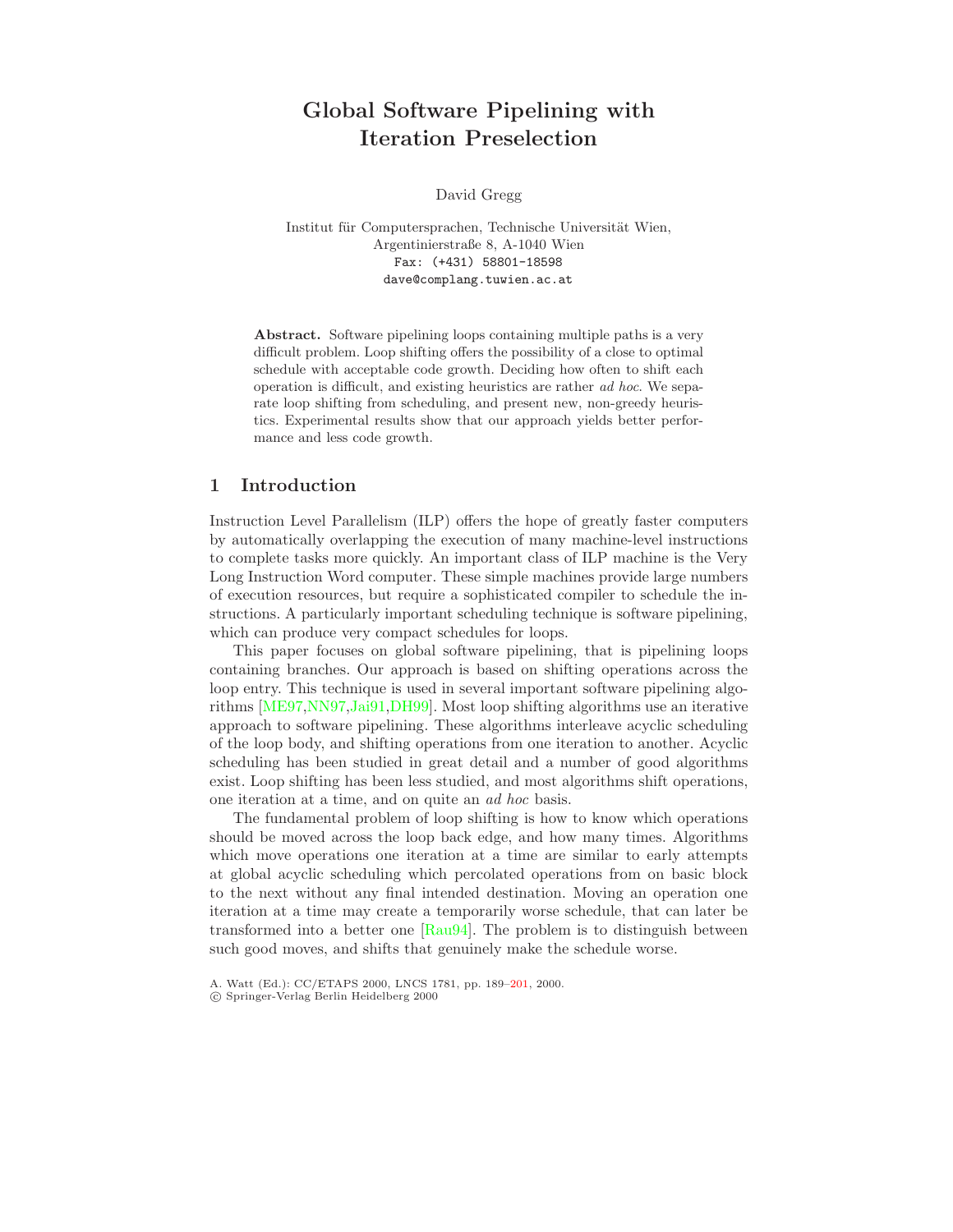<span id="page-1-0"></span>Despite the problems of loop shifting, it has one very important advantage – it extends naturally to software pipelining loops containing branches. Loop shifting algorithms can pipeline such loops using existing acyclic scheduling techniques. Most importantly, the initiation interval (II) of the resulting pipeline is not fixed; it can vary depending on the control flow path. Other algorithms can achieve a variable II, but only at the cost of large scale code duplication or scheduling restrictions which may increase the average II. Furthermore, loop shifting naturally allows operations to be scheduled ahead of branches upon which they are control dependent. Many other approaches limit ILP by treating control dependences as data dependences.

This paper deals with software pipelining of integer code using loop shifting. Such code often contains loops with branches and low trip counts. With such loops it is important to both minimize the average II of the pipeline, and to control code growth and other resource usage. With low trip count loops the cost of loop start-up, such as cache misses from an over-large loop prolog, may be just as important as the average II for the loop. Therefore, we concentrate on shifting the loop only enough to make the minimum II attainable. Only after shifting is complete do we apply acyclic scheduling.

The paper is organised as follows. First we describe existing loop shifting techniques. Section [3](#page-2-0) describes our novel approach to software pipelining loops containing branches. In section [4](#page-8-0) we present experimental results from implementing the algorithm in an ILP compiler. In section [5](#page-10-0) we look at other work in this area. And finally we outline some conclusions and open questions for our future research.

## **2 Shift and Schedule Algorithms**

We will first describe shifting algorithms in more detail. These algorithms move operations from inside the loop across the loop back-edge and into the region of code before the start of the loop. This produces a compensation code copy of the moved operation at the end of the loop. Thus operations move from one iteration to another inside the loop. This process is often know as *shifting* the operation.

The most prominent loop shifting algorithms interleave acyclic scheduling and shifting [\[ME97](#page-12-6)[,NN97,](#page-12-7)[Jai91\]](#page-12-8). A problem with these algorithms is their rules for choosing which operations to shift. The candidates for shifting are those operations which the acyclic scheduling step has placed toward the start of the acyclic schedule. At each acyclic scheduling stage, operations are scheduled as early as possible. This strategy can work well for operations that are members of the longest dependence chains in the loop, since dependences prevent them being scheduled too early. Other operations may be scheduled far earlier than necessary.

There are a number of problems with shifting operations more often than necessary. First, functional units may be used for speculatively executing operations which could be scheduled less speculatively without delaying the schedule.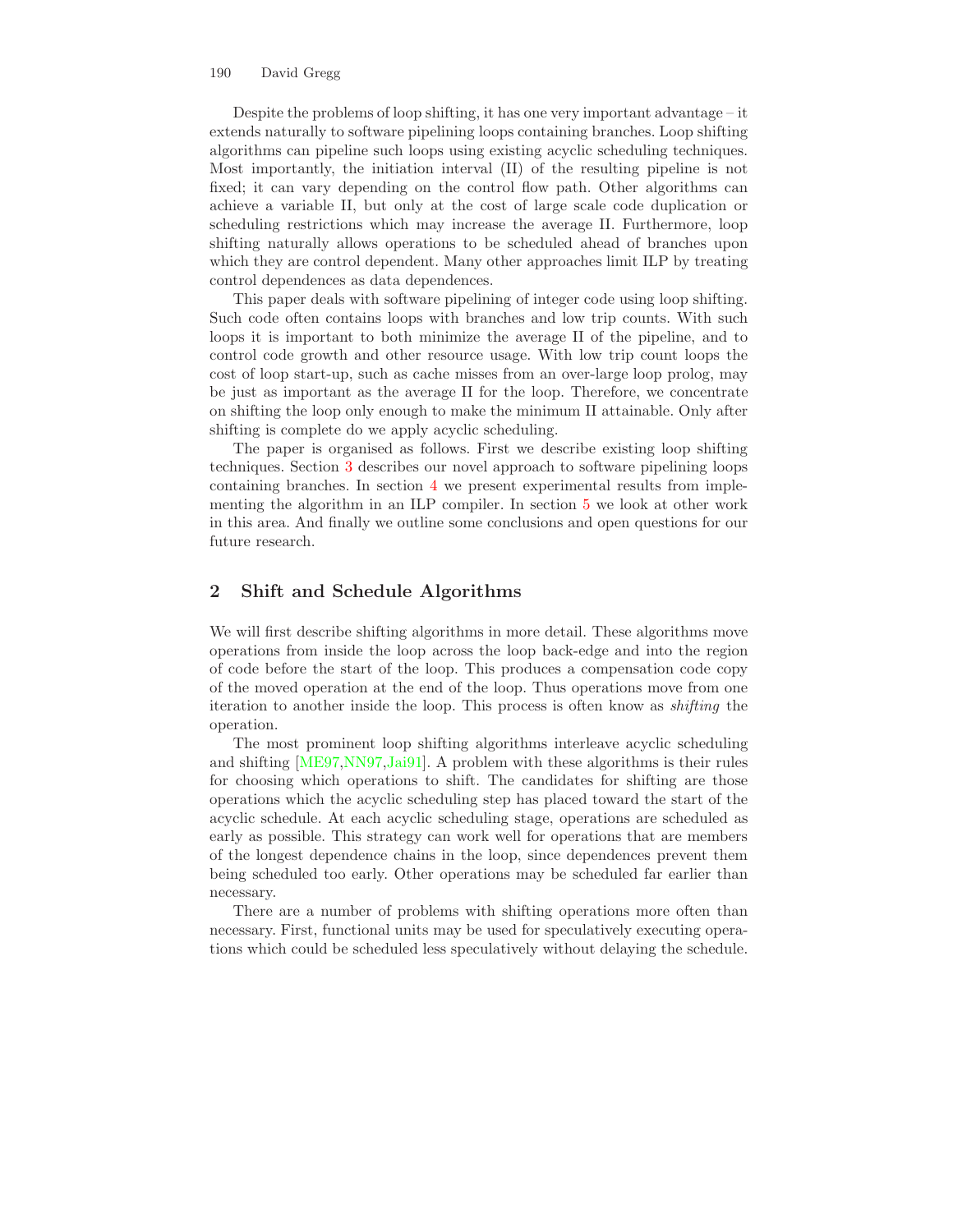<span id="page-2-1"></span>This is especially true for loops containing unpredictable branches. Secondly, the length of the register lifetimes will increase, thus increasing register pressure, and register spills. Values that are live across loop iterations may need renaming to maintain the correctness of the code. Renaming requires copy operations and/or loop unrolling, neither of which is desirable. Shifting operations increases code growth in the prolog and loop body, increasing cache misses. Finally, shifting operations can, under some circumstances, increase the length of the new loop body rather than decreasing it.

In order to avoid these problems, existing algorithms try to limit their greediness in a number of ways. Enhanced Pipeline Scheduling (EPS) uses a limited size scheduling window. At each cycle during scheduling, only the first *K* (usually  $K = 16$ ) operations operations on each path are eligible to be scheduled. This limits greediness somewhat, but operations within the window can still be scheduled too early, and operations outside the window may be shifted too little. EPS also tries to schedule the loop acyclically as much as possible. Once all the operations on a given path have been scheduled once, no further shifting of the loop is allowed on that path. When all control flow paths have reached this state, scheduling is complete. Furthermore, priority is given to operations which are shifted a smaller number of times.

Resource Directed Loop Pipelining (RDLP) has weaker controls. It calculates the minimum II (MII) for each control flow path through the loop. It then alternates between acyclic scheduling and shifting all operations in the first cycle of the schedule. This process continues until the MII is reached on all path, or some limit on the number of shifts has been reached. Specifying a lower limit makes the algorithm less greedy, but reduces the opportunities for pipelining.

Both EPS and RDLP use a greedy strategy, but with some rather *ad hoc* heuristics to try to limit the greediness. The result is that many operations will be shifted too much and an occasional one shifted too little. What is really needed is a strategy that shifts operations just enough. In the next section, we present our approach to doing exactly this.

#### <span id="page-2-0"></span>**3 Iteration Preselection**

Iteration Preselection is a new type of *Decomposed Software Pipelining* (DESP) algorithm [\[WE93\]](#page-12-9). Rather than trying to shift and schedule together, we break pipelining into two stages. First, we calculate the number of times each operation should be shifted using only an approximation of the resource constraints. We then shift each operation the appropriate number of times. In the second stage, we schedule the resulting loop body using an existing acyclic scheduling algorithm. It is only in this stage that we take full account of the resource constraints on the loop.

All DESP algorithms try to simplify software pipelining by breaking it into the two simpler problems of choosing to how many times to shift each operation in the loop body, and acyclic scheduling. Although the computational complexity of these two subproblems is not smaller than that of the software pipelining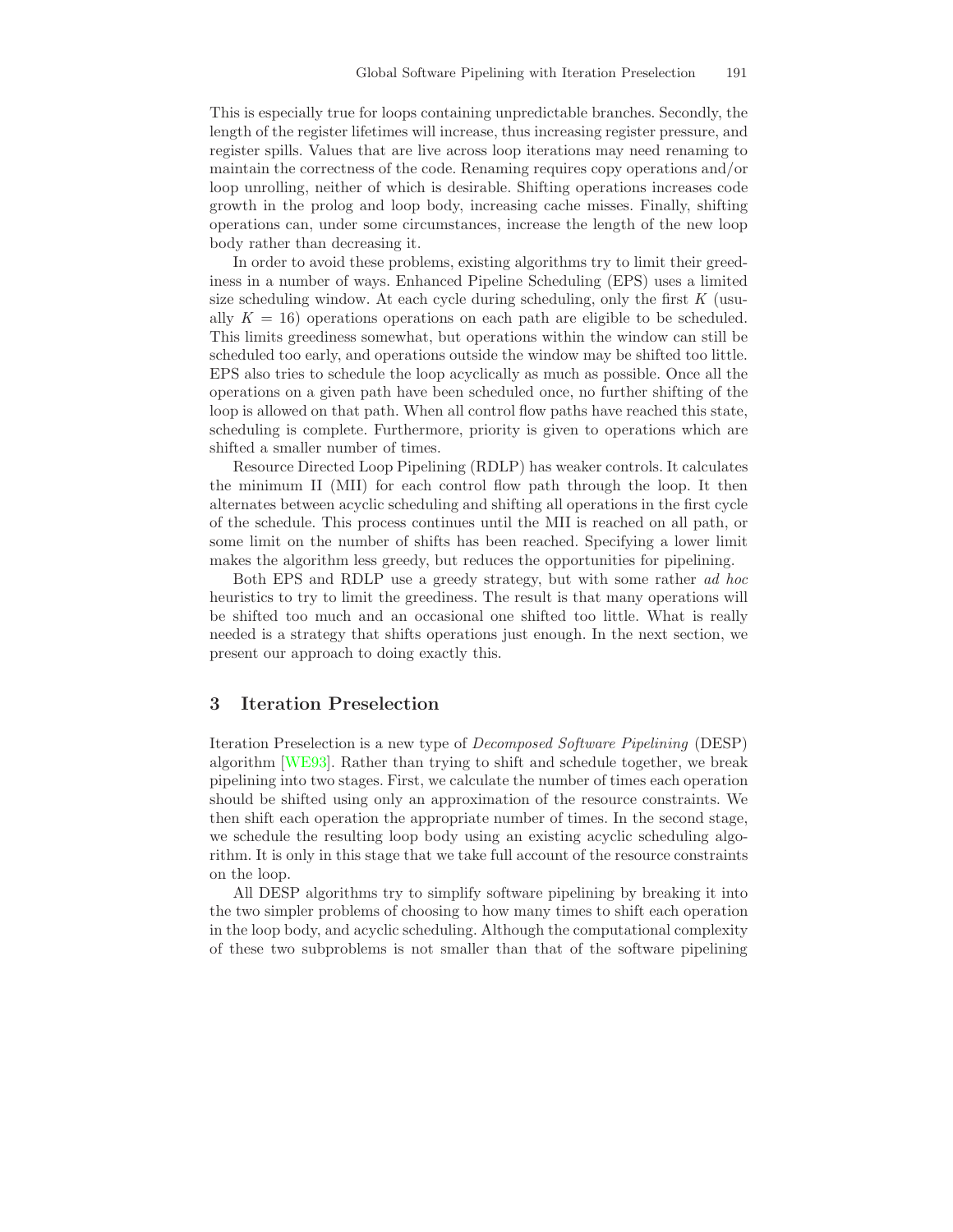<span id="page-3-2"></span><span id="page-3-1"></span>problem, good heuristics can be found for both subproblems. It can be more difficult to find such good heuristics which solve both subproblems together.

Existing DESP algorithms concentrate on loops containing a single basic block. In our opinion, however, the true strength of the DESP idea lies in global software pipelining. Global software pipelining with a variable II and reasonable code growth is an enormously difficult problem. Good heuristics can be found for the two subproblems, however. Acyclic global scheduling has been well studied and good heuristic algorithms such as Selective Scheduling [\[ME97\]](#page-12-6) and DAG-GER [\[CYS98\]](#page-11-0) produce excellent results. The remaining problem is heuristics for shifting operations.

#### **3.1 Single Path Loops**

Our approach to shifting single path loops involves three steps. First, we calculate the MII for the loop. Secondly, we calculate the smallest number of times that each operation needs to be shifted for this II to be reached, assuming infinite resources. Finally, we shift the operations.

We calculate the MII using Lam's [\[Lam88\]](#page-12-10) approach to calculating the initial MII for modulo scheduling<sup>[1](#page-3-0)</sup>. This calculation finds the precise MII based on dependences, but uses only an approximation for the effects of resources. Thus, our algorithm takes some account of resources at this step, but the detailed resource allocation is not done until acyclic scheduling.

<span id="page-3-0"></span>The goal of second step is to reduce the length of the longest acyclic dependence chain in the loop to the length of the MII. Such a loop can certainly be acyclically scheduled in MII cycles on a machine with infinite resources. The *height* of an operation measures the length of the longest acyclic dependence chain from that operation to the end of the loop. To reduce the acyclic dependence length, it is necessary to shift operations whose height is greater than the II. We call the number of times that an operation *op* must be shifted the *Times to Shift* or TTS(*op*). In the absence of cyclic dependences, we can calculate the TTS with the following formula.

 $TTS(op) = (height(op) - 1) / MII$ 

In the presence of cyclic dependences, the situation is more complicated. Cyclic dependences may cause the height of an operation to increase when other ops are shifted. We introduce the notion of *circular height* (*CH* ) to solve this problem. Intutively, Circular Height is a measure of the height of an operation, plus the amount that the operation's height will increase when dependent operations are shifted to below it. More formally, we calculate *CH* on the data dependence graph of the loop. The data dependence graph contains vertices representing operations, and directed edges for dependences. Each edge has a weight representing dependence distance. Edges with a zero weight are acyclic

 $1$  Our original formulation looked only at the dependence MII. The idea of using the resource MII as-well comes from the EPS++ algorithm.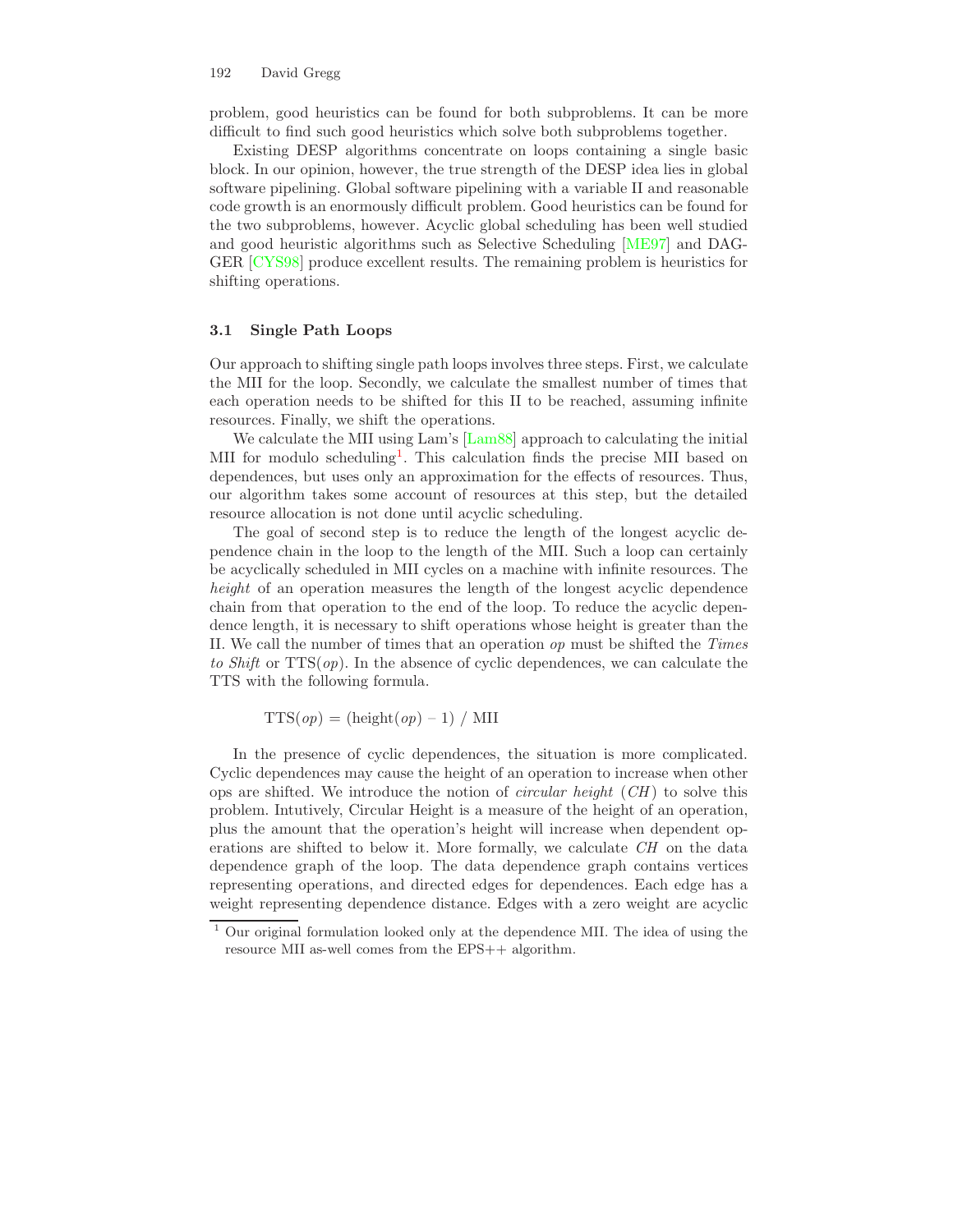dependences. Let  $succ(op)$  denote the set of vertices  $v$  such that there exists an edge  $(op, v)$ . We initialise the *CH* of each operation *op* to latency $(op)$ . We calculate the final *CH* values using the following algorithm.

```
repeat
    change = FALSEfor each v \in succ(op)ht = \text{latency}(op) + \text{height}(v) - weight(op, v) * MII
        if (ht > CH(op))CH(op) = htchange = TRUE
        endif
    endfor
until change == FALSE
```
These circular heights can be used as the height in the TTS formula above to calculate the number of times to shift each operation. The final stage of loop shifting is to actually shift the operations, using existing operation movement techniques.

#### **3.2 Multiple Paths**

Calculating the number of times to shift each operation is considerably more complicated in the presence of multiple paths. First, the II for each path may be different. Secondly, several control flow paths may contain the same instruction. This single instruction may have different heights depending on which path one considers. A further complication is with *cross paths*. A cross path is the section of code dealing with control flow from one path to another. The idea of II is very difficult to apply to cross paths, since they involve moving from one path to another, perhaps every iteration.

To attempt to satisfy these conflicting requirements, we use a heuristic based on the single path case. We treat each path separately. For each path through the loop, we calculate the TTS for each operation. Branches are assigned a *CH* equal to the greater of their latency, or the *CH* of the operation *op* that computes the branch condition, minus the latency of *op*.

Based on these calculations we shift operations. If an operation falls on more than one path, we choose the maximum TTS from all the different paths. If an operation is duplicated while moving, due to the normal effects of compensation code in global scheduling, the two copies may be shifted independently.

#### **3.3 An Example**

Figure [1](#page-5-0) shows the control flow graph for a simple loop containing two control flow paths. The MII for Path1 is one, and is two for path2. The figure also shows the circular height and TTS of each operation. All operations have a latency of one.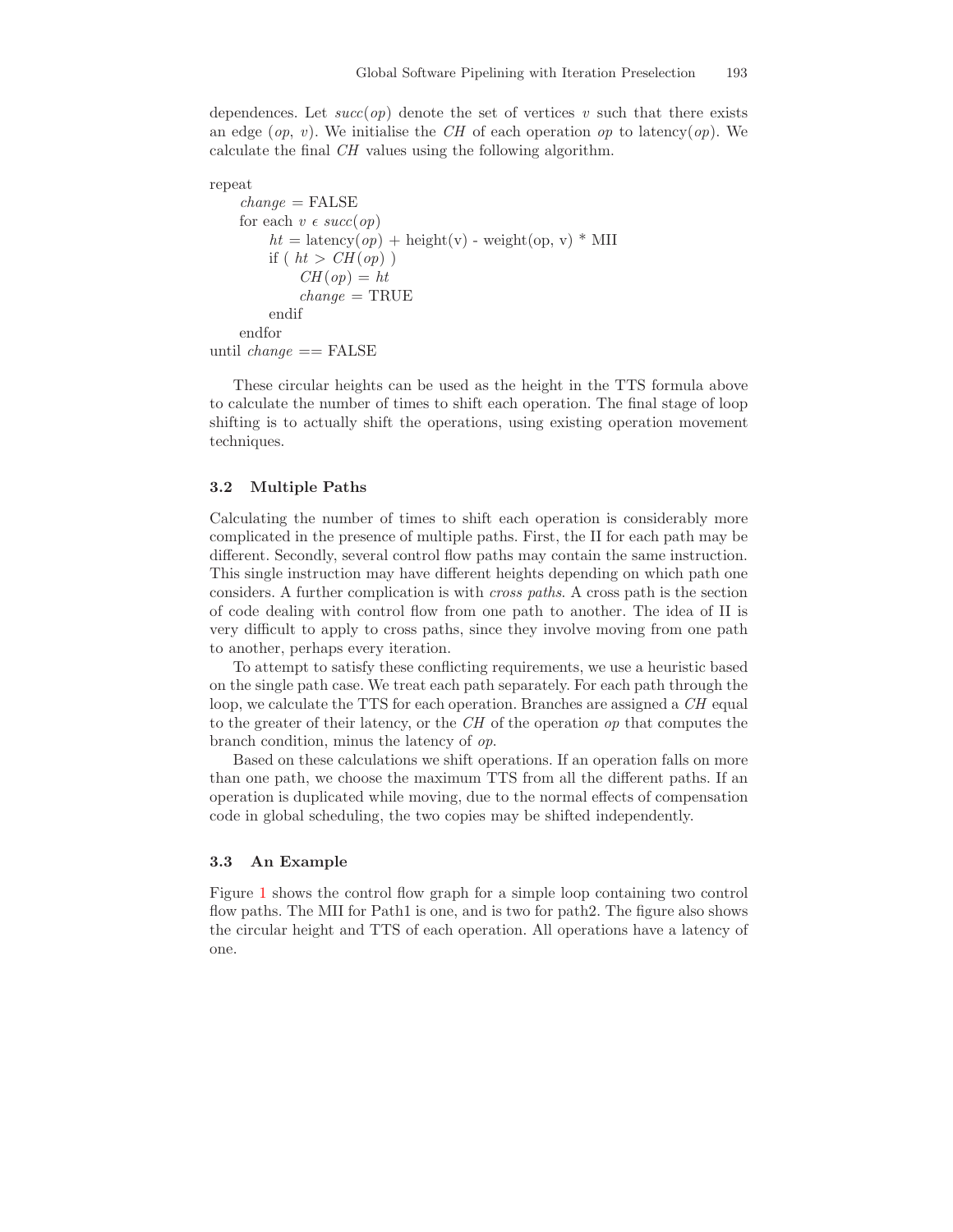<span id="page-5-1"></span><span id="page-5-0"></span>

|                  | Circular<br>Height | Path $(II = 1)$<br>Times to<br>Shift | Path $2$ (II = 2)<br>Circular<br>Height | Times to<br>Shift |
|------------------|--------------------|--------------------------------------|-----------------------------------------|-------------------|
| $x = f(x)$       | 3                  | $\mathfrak{D}$                       |                                         |                   |
| $cc1 = test1(x)$ | $\overline{c}$     | 1                                    | $\overline{c}$                          |                   |
| if cc1           |                    | $\Omega$                             |                                         |                   |
| $x = g(x, y)$    |                    |                                      | 3                                       |                   |
| $cc2 = test2(x)$ | 2                  | 1                                    | 2                                       |                   |
| if cc2           | 1                  | $\Omega$                             |                                         |                   |

exit, x live

**Fig. 1.** Example loop with variable II

First, we ensure that all loop back edges come from unconditional gotos rather than conditional branches. Where necessary, we add additional dummy basic blocks which branch back to the loop entry. This allows operations to move across the loop entry without necessarily becoming speculative. Part (a) of figure [2](#page-6-0) shows the transformed CFG. Note that in our notation, a control flow edge that continues in a straight line represents the fall through path, while a curved control flow edge represents the taken path of a conditional branch.

Figure [1](#page-5-1) shows that the operation  $x = f(x)$  should be shifted. The loop entry is a join point in the CFG, with two incoming edges. Moving the op above this join will leave it just before the loop entry, and create a compensation copy just before the goto at the end of the loop, as in part (b). The operation  $cc = test1(x)$ is moved in the same way going from  $part(b)$  to part  $(c)$ . Moving from  $(c)$  to (d), the operation  $x = g(x, y)$  moves speculatively above *if cc1* and out of the loop. The register  $x$  is live at this point, however, so the target register of the operation is renamed to *x'*. A copy operation is added at the original point in the CFG to copy  $x'$  to  $x$ , should that path be followed.

Part (e) considers the operation  $cc2 = test2(x)$ . This operation is on both paths but should only be shifted once on path1. On path2, it can stay in the current iteration. Moving the operation along path1, it first crosses the join point. This creates a compensation copy on path2, just above the join. A further compensation copy is created at the end of the loop, when the operation moves across the loop entry.

Finally, part (f) shows how the operation  $x = f(x)$  is shifted a second time on path1. This creates a compensation copy for both joins that the operation moves across. A renaming copy operation is also needed. This operation is not shifted again on path2, since our original calculations (see figure [1\)](#page-5-1) showed that it should be shifted only once on that path.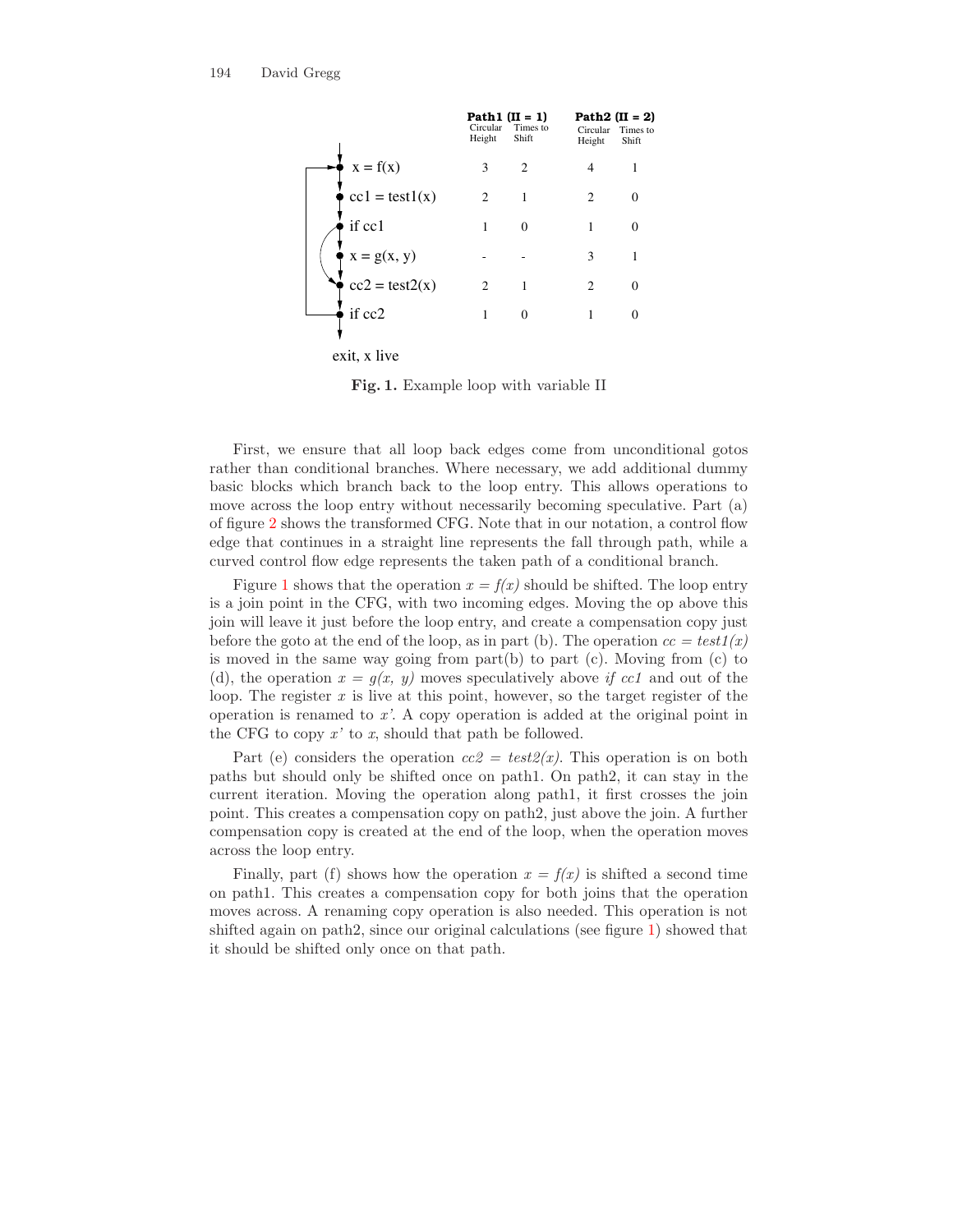

<span id="page-6-0"></span>**Fig. 2.** Loop shifting steps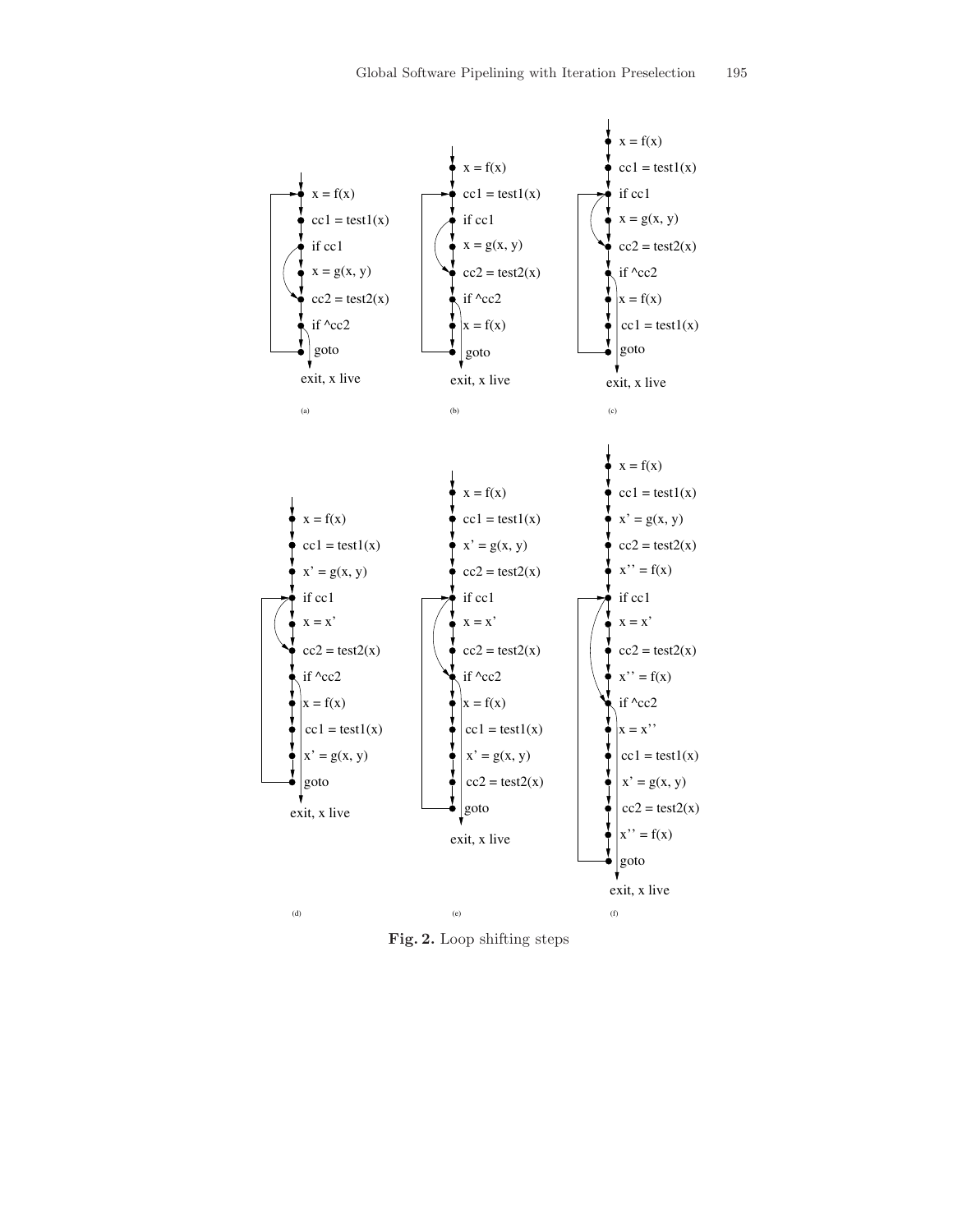#### <span id="page-7-2"></span>**3.4 Acyclic Scheduling**

Once shifting is complete, the resulting loop body is scheduled. We use a conventional DAG scheduling algorithm based on Selective Scheduling [\[ME97\]](#page-12-6). Any global scheduling algorithm such as trace scheduling can be used, but a general DAG approach allows operations from all paths to be scheduled together, making it more likely that the MII will be reached on all paths.

<span id="page-7-0"></span>

**Fig. 3.** Final Kernel Schedule

<span id="page-7-1"></span>The final schedule for the example loop kernel appears in figure [3.](#page-7-0) The loop has been compacted into two VLIWs. The machine model is IBM's Tree VLIW, where a VLIW consists of a tree shaped control flow graph of operations. Only those operations on the path through the tree that is followed at run time are allowed to write their results back to the register file. No data dependences are allowed between operations in the same  $VLIW^2$  $VLIW^2$ . When path1 is followed, the machine repeatedly executes *VLIW1*, and achieves an II of one. When control moves to path2, the machine alternates between executing *VLIW1* and *VLIW2*, yielding an II of two.

Our approach is not limited to the Tree VLIW architecture, however. The two main features of the Tree VLIW are multi-way branching and conditional write-back. Architectures which allow only two way branching can be modeled by allowing only a single branch per VLIW. Conditional write-back can be modeled with predication, or by simply moving the operations in the VLIW above all branches in the VLIW.

<sup>2</sup> An exception to this general rule is with copy operations. An operation may read a register that is written by a copy operation in the same VLIW. These dependences on copy operations can easily be removed in a final pass over the VLIWs [\[ME97\]](#page-12-6)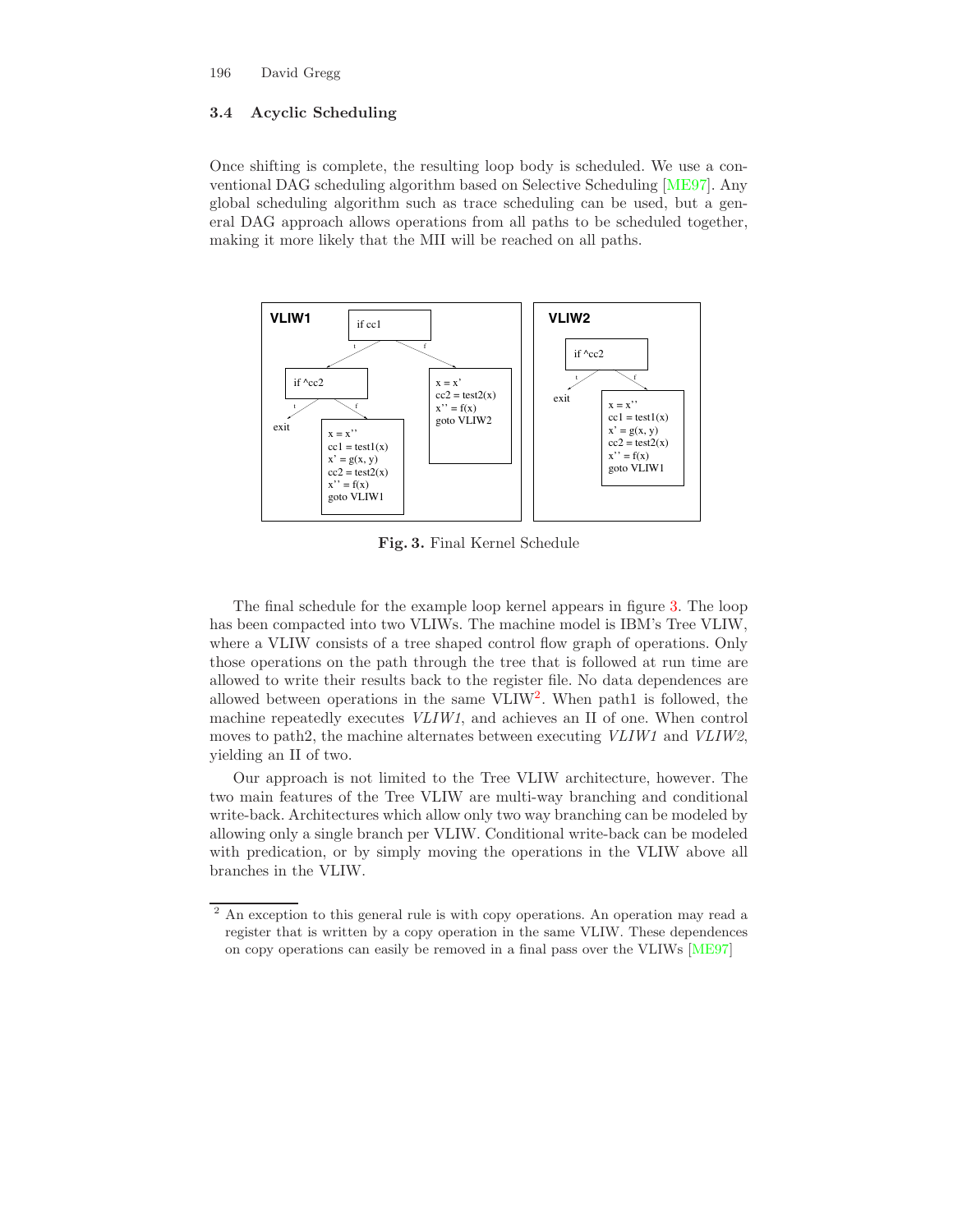#### <span id="page-8-2"></span><span id="page-8-0"></span>**4 Experimental Results**

We implemented Iteration Preselection in the Chameleon Compiler and ILP test-bed. Chameleon provides a highly optimizing ILP compiler for IBM's Tree VLIW architecture. The compiler performs many sophisticated traditional and ILP increasing optimizations. For comparison, we also implemented a version of Enhanced Pipeline Scheduling<sup>[3](#page-8-1)</sup> with window size 16. Both algorithms used the same acyclic scheduling scheme. We compiled and scheduled benchmark programs whose inner loops contain branches and ran them on Chameleon's VLIW machine simulator.

The Chameleon compiler uses an existing C compiler (in our case *gcc*) as a front end to generate the original sequential machine code. The baseline for our speedup calculation is the number of cycles it takes to run this code on a simulated one ALU VLIW machine. This sequential code is then optimised to increase ILP, rescheduled by our software pipelining phase, and registers are reallocated. We run this scheduled code on a machine simulator with the correct number of ALUs to calculate the number of cycles taken. The speedup is the baseline cycles, divided by the number needed for the relevant VLIW.

| Benchmark | Description                          |
|-----------|--------------------------------------|
| $\rm wc$  | Unix word count utility              |
| eight     | Solve eight queens problem           |
| bubble    | Bubble sort array of random integers |
| bsearch   | Binary search sorted array           |
| eqn       | Inner loop of equatott               |

<span id="page-8-1"></span>The purpose of the EPS limited scheduling window is not always understood. It exists to reduce the greediness of EPS scheduling and so *increase* the speedup while reducing code growth, register pressure and compilation time. The paper [\[NE93\]](#page-12-11) examines the effect of varying the window size, and established 16 as a good size for balancing greediness against scheduling freedom. Our own experiments confirm this finding. In no case does increasing the window size to 32 give any but the most minor increase in speedup. Decreasing the window size below 16 usually reduces the speedup except in the case of bubble, where it sometimes produces faster code.

The speedup results for Iteration Preslection are very encouraging. Clearly, our non-greedy heuristics are shifting operations sufficiently, but no more. Our algorithm does better by preserving VLIW slots for operations which need to execute early. The only exceptions 8-ALU bubble and eqn, where our algorithm performs a lot of shifting to make a very low II achievable. The acyclic scheduler fails to pack the instructions into a schedule that length. It appears that in

<sup>3</sup> Our version does not use the original EPS register allocation scheme. Our scheduling window is also implemented slightly differently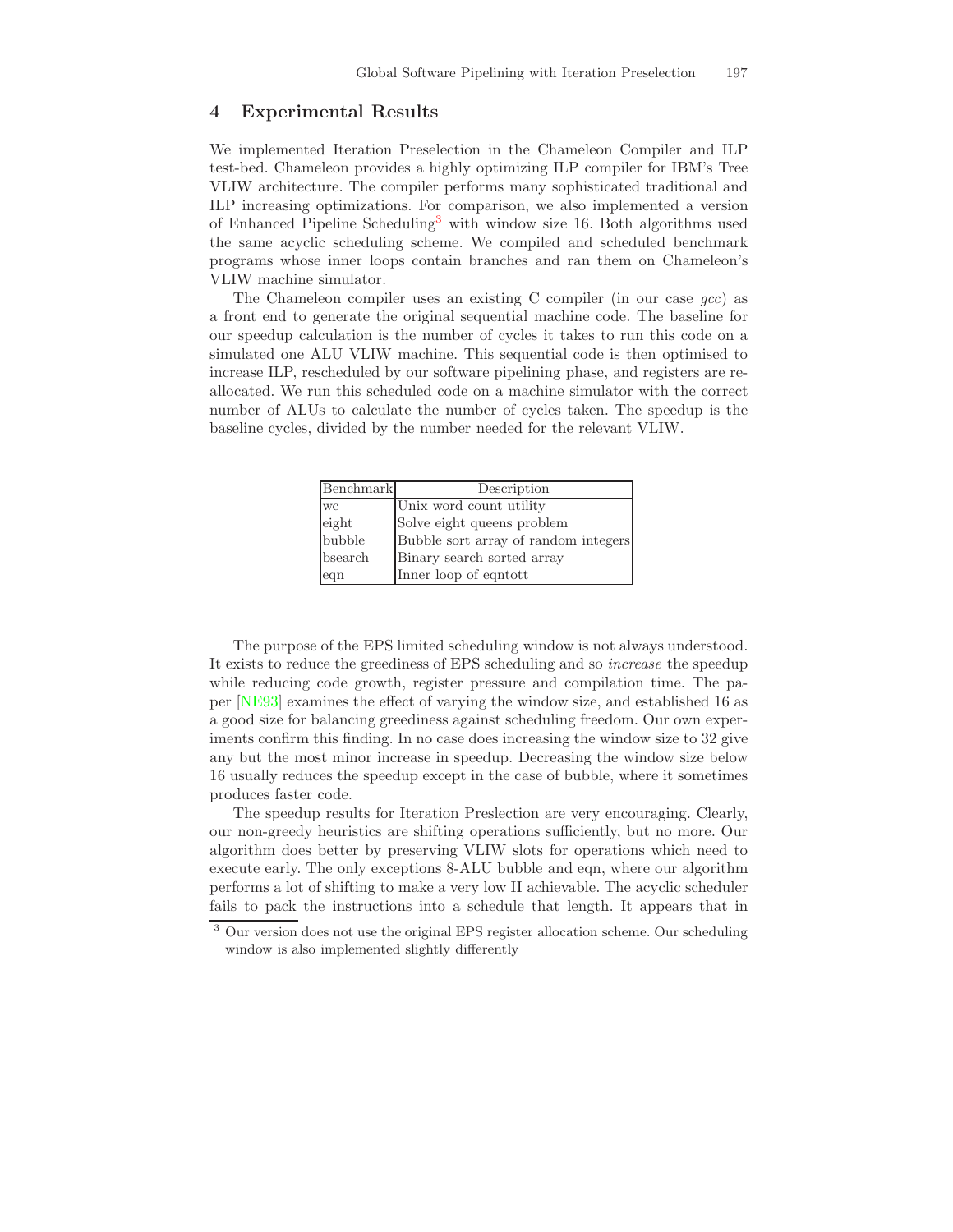

**Fig. 4.** Speedup





**Fig. 5.** Code Growth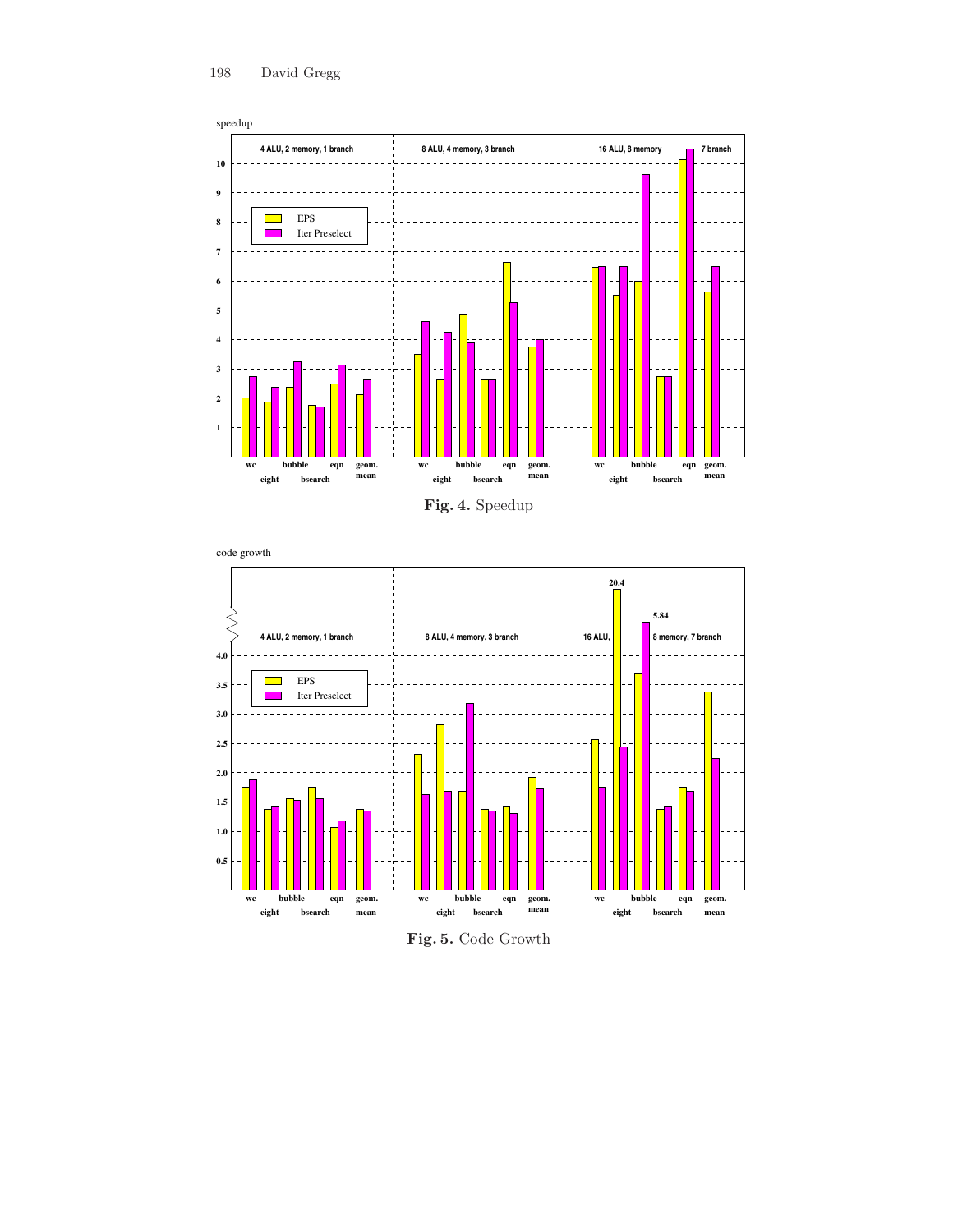<span id="page-10-3"></span><span id="page-10-2"></span>these cases the resource MII that we compute is too optimistic in the presence of multiple paths. In general, however, iteration preselection performs better than EPS.

Iteration Preslection also controls code growth well. Again, our non-greedy strategy reduces both the size of the loop prolog and code growth from moving operations through the loop while shifting. The difference is most notable on the larger machines, where EPS's greedy scheduling combined with abundant resources place little limit on the code growth[4](#page-10-1). Where Iteration Preselection produces more code growth, it is normally the result of producing a pipeline with lower average II, and significant speedup. Smaller code size should also lead to faster execution time on machines with caches. We intend to demonstrate this with a cache simulator in future work.

### <span id="page-10-0"></span>**5 Related Work**

A large number of algorithms exist for global software pipelining with multiple IIs. Unrolling kernel recognition algorithms [\[AN90\]](#page-11-1) are theoretically very powerful. In practice, however, they cause enormous code growth and their controlling heuristics restrict their power [\[NN97\]](#page-12-1). Several algorithms use code duplication to separate all paths in the loop and pipeline each separately. Again, the code growth from code duplication and cross paths can be huge [\[SM98\]](#page-12-12). A number of other strategies exist which trade code growth for restrictions on the attainable II [\[WPP95,](#page-12-13)[SL96\]](#page-12-14).

<span id="page-10-1"></span>A number of DESP [\[WE93\]](#page-12-9) algorithms exist. These algorithms use a similar strategy as ours for TTS numbers for the strongly connected components in the dependence graph. But they differ substantially in the placement of other operations. In addition to minimising the dependence length of the loop body, they also seek to remove restrictions on the acyclic scheduler. These DESP algorithms to shift operations very many times to try to convert acyclic dependences to loop carried ones. A global version of the original DESP algorithm has been proposed, but it assumes a fixed II when calculating the number of times to shift an operation, and treats control dependences as data dependences. The most recent work on GDESP separates all paths before pipelining.

EPS++ is an unpublished algorithm developed by IBM's VLIW group. This algorithm uses a non-greedy, as late as possible, acyclic scheduling algorithm for EPS. In a single path loop, this will place the operation in the same iteration as our approach. A modulo schedule is computed for the most commonly followed path, and the heights of operations are adjusted to ensure that the scheduling algorithm will place those operations in the cycle designated by the modulo

<sup>4</sup> The program *eight* is a particularly bad pathological case for EPS, combining a loop with a large initial acyclic height and a number of branches which can be scheduled almost arbitrarily early.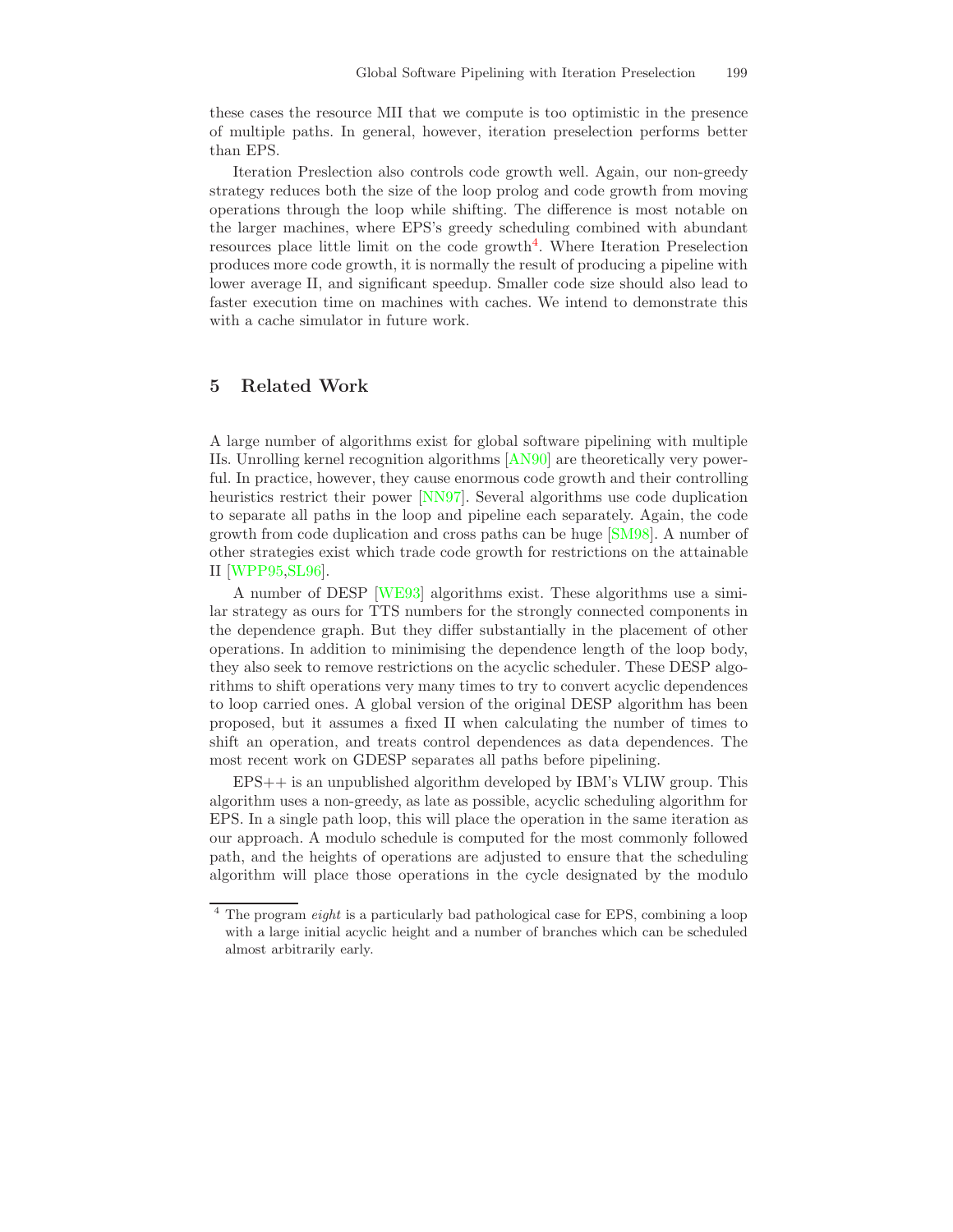<span id="page-11-3"></span>schedule. Software pipelining of other paths is only allowed in so far as it does not interfere with the most common path<sup>[5](#page-11-2)</sup>.

Recent work [\[DH99\]](#page-12-15) on loop shifting by circuit re-timing has yielded fascinating theoretical results for single path loops. We do not believe this research is applicable to our work, however, since it seeks to shift operations much more than necessary. We also remain convinced that loop shifting is not the best strategy for local software pipelining. Unless a loop contains branches, modulo scheduling is likely to produce better results.

## **6 Conclusions and Future Work**

We have presented a new decomposed algorithm for global software pipelining general purpose integer code. Our algorithm allows a variable II and speculative scheduling, while controlling code growth. We have demonstrated that the DESP framework is very suited to global software pipelining. In fact, the true potential of DESP seems to be in pipelining loops containing branches, rather than local software pipelining which already has many good solutions. The implementation of our algorithm shows that when compared with EPS it generally achieves better speedups or less code growth or both.

An open problem remains with operations which fall on several paths. Conflicting TTS numbers for different paths may cause poor scheduling decisions. Our future work will look at other strategies for choosing the TTS in this situation. We believe, however, that our experimental results show that the existing strategy is very successful for the programs tested.

## <span id="page-11-2"></span>**Acknowledgments**

We would like to thank the VLIW group at IBM's T. J. Watson Research Center for providing us with the Chameleon experimental test-bed. Special thanks to Mayan Moudgill and Michael Gschwind. Thanks also to Sylvain Lelait and Anton Ertl for their comments on this paper.

This research was supported by the Austrian Science Foundation (FWF).

## <span id="page-11-1"></span>**References**

- <span id="page-11-0"></span>AN90. Alexander Aiken and Alexandru Nicolau. A realistic resource-constrained software pipelining algorithm. *Advances in Languages and Compilers for Parallel Computing*, pages 274–290, 1990. [199](#page-10-2)
- CYS98. Gang Chen, Cliff Young, and Michael Smith. Practical and profitable alternatives to greedy, single-path scheduling. Harvard University. Submitted to MICRO 31, November 1998. [192](#page-3-1)

Initial experiments show that EPS++ produces similar or better results than ours, when execution of a loop is dominated by one path, and when  $EPS++$  successfully identifies that path. Where this is not true, as in wc and bubble, EPS++ performs worse.